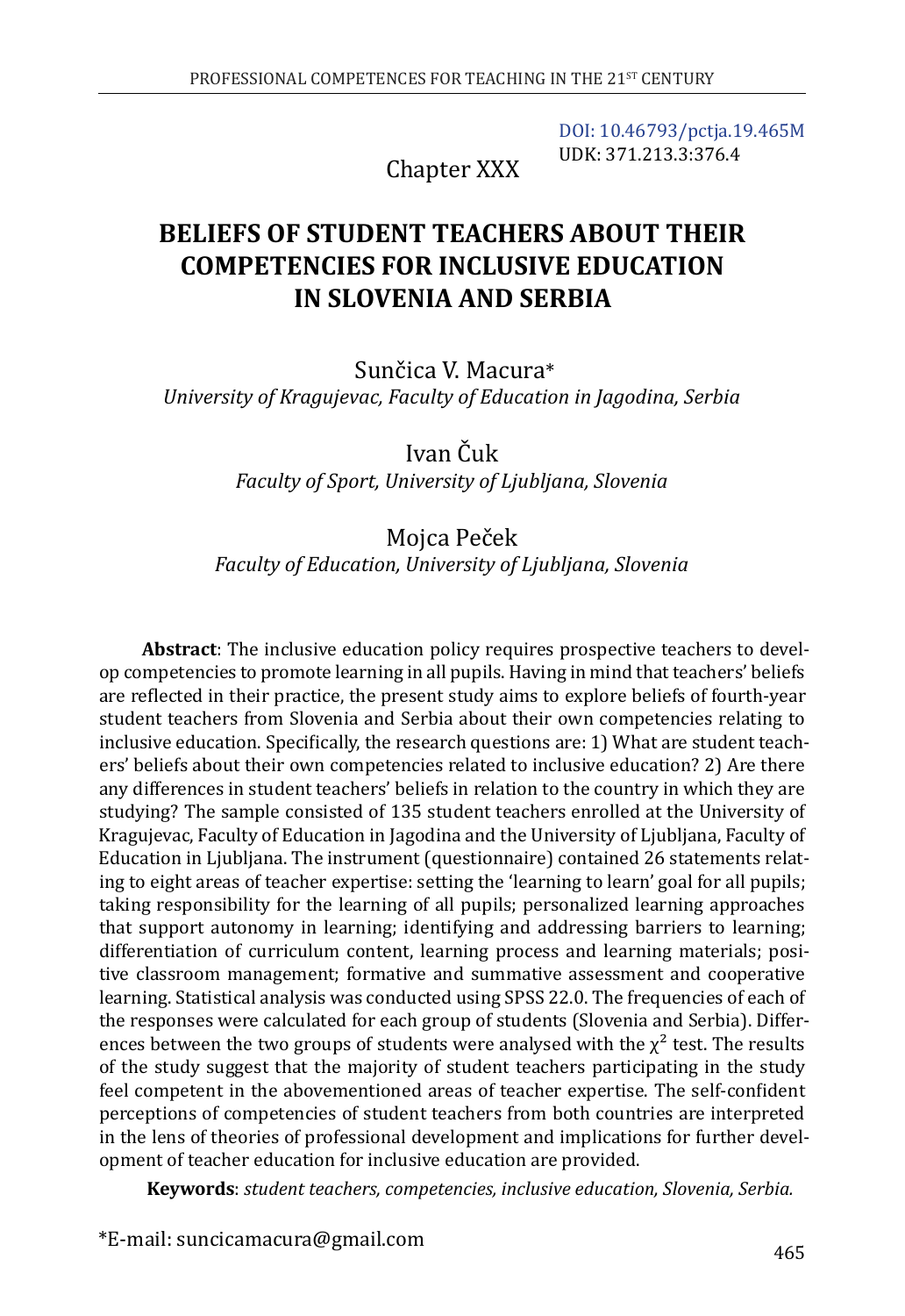### **Introduction**

The inclusive education policy which has been adopted in numerous countries around the globe holds teacher education institutions responsible for developing future teachers' competencies for inclusive education. However, in order to discuss and formulate competencies, one first needs to discuss the meaning and concept of inclusive education. For example, if inclusive education is narrowly understood as overcoming the deficits of some pupils, i.e. including children with disabilities into the regular education system, teacher education for such a concept of inclusion would require specialist knowledge needed for teaching 'special' pupils. Nevertheless, even the most thorough coverage of 'special' issues is not likely to anticipate every type of difficulty teachers might experience in their heterogeneous classrooms (Pantić et al. 2010).

On the other hand, a wider concept of inclusive education would require quite different teacher competencies. This is related to the issues of ethnicity, class, social conditions, health and human rights, and universal access, participation and achievement of pupils (EADSNE 2010). A wider understanding of inclusive education is focused on diversity and how schools respond to the diversity of all pupils (Ainscow et al. 2006). Inclusion in education comprises minimizing barriers for learning and the participation of all pupils, not only those with disabilities (Booth, Ainscow 2002), i.e. it should become policy and practice that is not restricted to specific interventions related to any specific group of pupils. In the influential 'Index for Inclusion' (Booth, Ainscow 2002), inclusion is conceived as a process of promoting the presence, participation and achievement of all learners. Instead of a definition, the European Agency for Special Needs and Inclusive Education (EASNIE) proposes a vision of inclusive education system: The ultimate vision for inclusive education systems is to ensure that all learners of any age are provided with meaningful, high-quality educational opportunities in their local community, alongside their friends and peers (EASNIE 2015).

#### *Teacher competencies for inclusive education*

What are competencies and which competencies are needed for teachers in order to successfully implement inclusive education defined in the broad sense? According to Jansma (2011, in EADSNE, 2011) professional competency is like an iceberg, where only the tip (representing teacher action) is visible. Beneath the surface lies the base of personal qualities, professional attitudes and beliefs, and professional repertoire based on knowledge and responsibility. According to Florian and Rouse (2009) teacher competencies for inclusive education should include broad knowledge and generic skills relevant to the improvement of teaching and learning for all. This may involve gaining an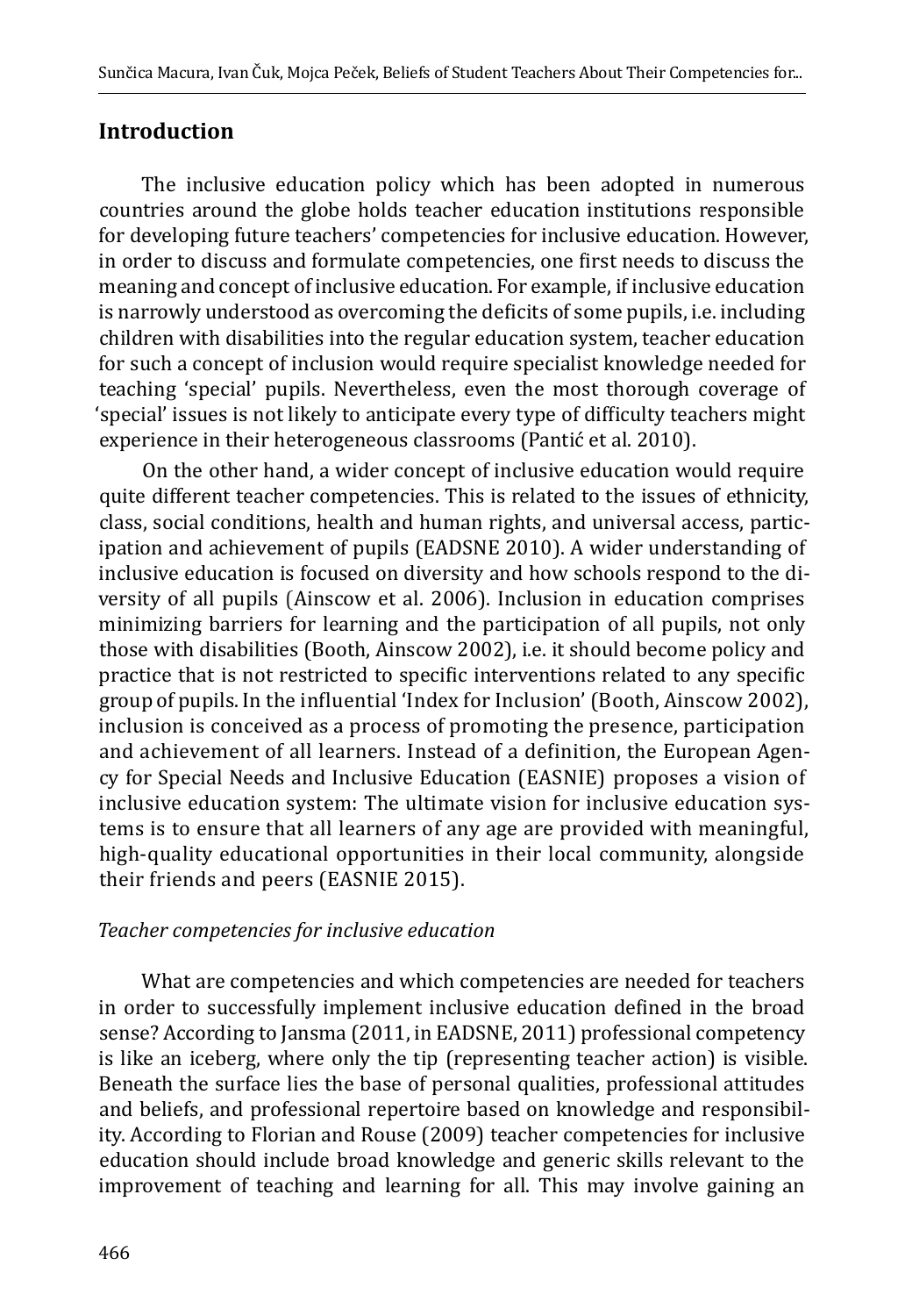understanding of the socio-cultural factors that produce individual differences, awareness of educational and social issues that can affect pupils' learning, as well as multifaceted pedagogy that recognizes how decisions informing teaching should take into account pupils' individual characteristics, the learning that takes place outside school, and learners' previous knowledge, individual and cultural experiences, and interests.

More specifically, the list of competencies for inclusion provided in *Teachers for the Future* (Pantić et al. 2006) comprise three broad areas: a personalized approach to learning; understanding and respect for diversity; and commitment to values of social inclusion. *Tuning Teacher Education Curricula in the Western Balkans* (Pantić 2008) lists the following areas of teachers' expertise for inclusion: self-evaluation and professional development, subject knowledge, pedagogy and curricula, understanding of the education system and contribution to its development and values and child rearing.

EADSNE, an independent organization that acts as a collaboration platform for ministries of education in EU countries and focuses on improving all learners' achievement at all levels, produced a *Profile of Inclusive Teachers* (EADSNE 2012). The profile is the result of research on teacher education carried out in 24 countries in the EU and it presents information on what essential values and areas of competence should be developed within all teacher education programs for inclusive education. The *Profile of Inclusive Teachers* adopts an approach based on broad 'areas of competence', which are seen as developmental and as spanning both initial [undergraduate] teacher education and early career development.

The four core values proposed in the *Profile of Inclusive Teachers* are: valuing learner diversity (learner difference is a resource and an asset to education), supporting all learners (high expectations for all learners' achievements), working with others (collaboration and teamwork), and personal professional development (teaching is a learning activity and teachers taking responsibility for their lifelong learning). The areas of competence within core value *supporting all learners* relate to: Promoting the academic, practical, social and emotional learning of all learners and Effective teaching approaches in heterogeneous classes. These areas of competence (as all others) are set out in terms of attitudes or beliefs, which rely on certain knowledge or levels of understanding, and require particular skills or abilities to be developed in order to be implemented in practice.

It is important to note that the *Profile of Inclusive Teachers* is a valuable source for developing teacher education programs for at least two reasons. The first reason is related to its broad approach to inclusive education that encompasses diverse learners and is not restricted to those with identified special educational needs. The values and areas of competency send the vital message that inclusive education is an approach for all learners, not just an approach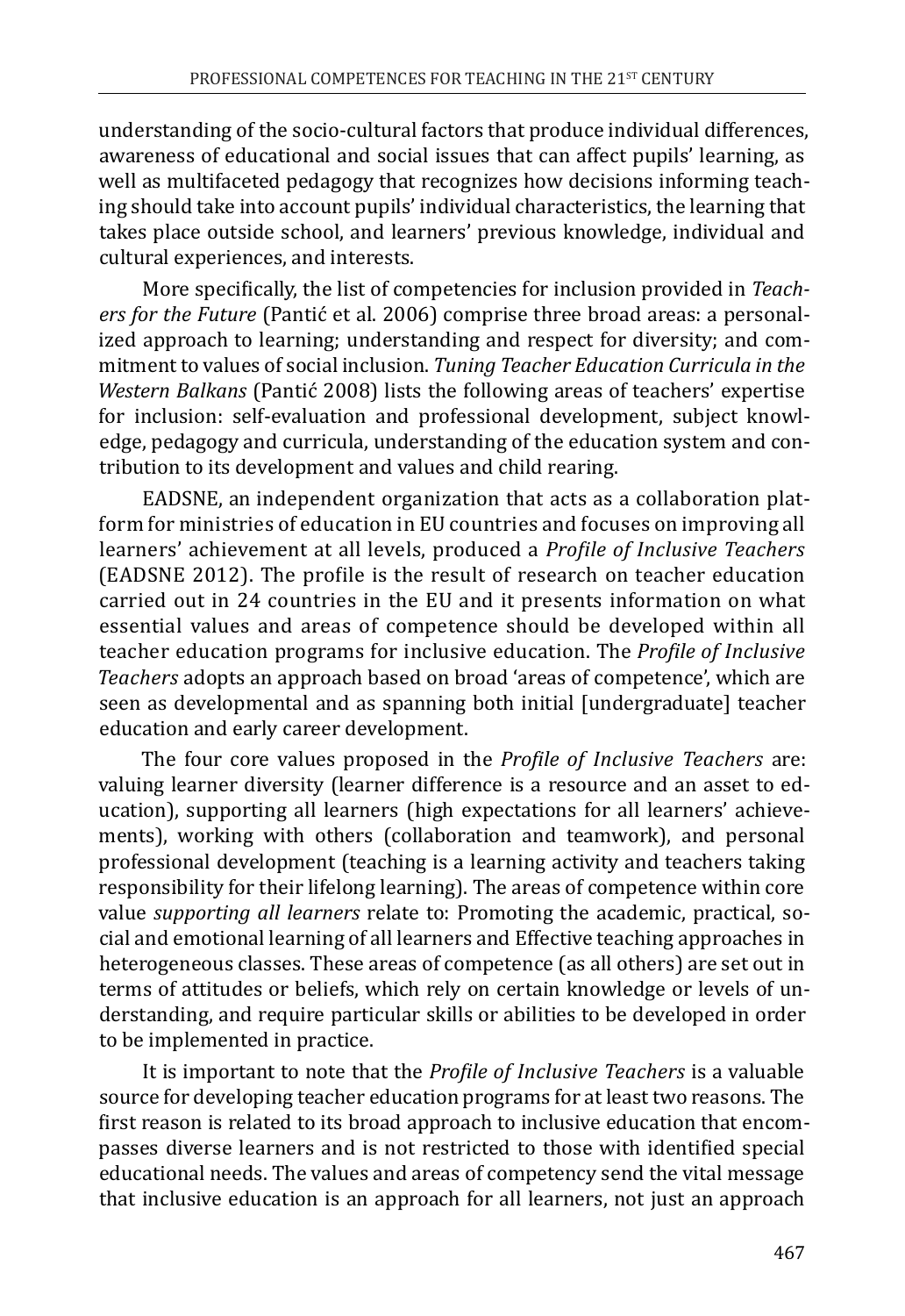for a particular group with particular needs (EADSNE 2012). The second one is related to the key objective of the *Profile of Inclusive Teachers*, which is to reinforce the argument that inclusive education is the responsibility of all teachers and that preparing all teachers for work in inclusive settings is the responsibility of all teacher educators working across initial [undergraduate] teacher education programs (EADSNE 2012)

#### *Research questions*

The present study is part of a wider longitudinal comparative research which aims to explore the beliefs of students from Slovenia and Serbia about inclusive education. Having in mind that teachers' beliefs are reflected in their practice and their pupils' achievements, the present study aims to explore beliefs of fourth-year student teachers (STs) from Slovenia and Serbia about their own competencies related to inclusive education. Specifically, the research questions are: 1) What are STs' beliefs about their own competencies related to inclusive education? 2) Are there any differences in STs' beliefs in relation to the country in which they are studying?

## **Method**

### *The context*

In the last decade, the field of education in Serbia has been marked by the process of implementing inclusive education. In 2009, the new education legislation (NARS, 2009) established inclusion as a principle and introduced the right to education and access to education without discrimination or segregation for pupils from marginalized social groups and those with developmental disabilities. Pupils with disabilities have the right to individual educational plans, which may include arrangements for lower learning outcomes and the lowering of knowledge standards.

In Slovenia, major systematic changes in this area occurred in 2000 with the *Placement of Children with Special Needs Act* (Ministry of Education, Science and Sport, 2000). Particular educational criteria are applied for shaping individualized programs of assistance, support and interventions for vulnerable pupils. However, support in regular school may be provided only if the child can achieve educational program standards with regard to the type and rate of the deficiency, deficit or disorder. Thus, the key criterion for inclusion is meeting educational standards. The academic achievements of pupils are measured in terms of the knowledge retained by pupils, which highlights the cognitive dimension of pupils' development and rules out other dimensions as insignificant (Kobolt et al. 2010).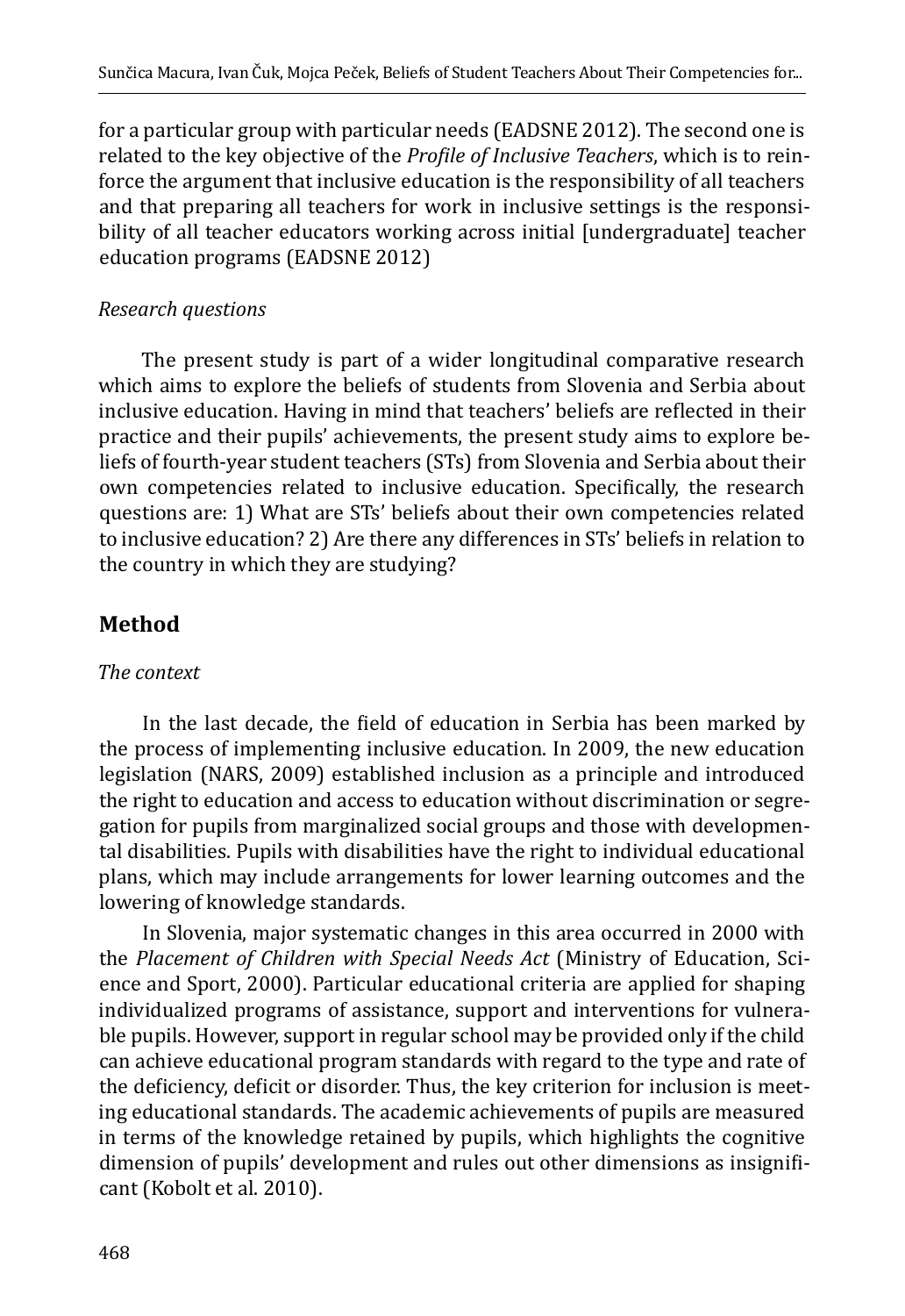#### *The sample*

In both countries, primary teachers are studying education at a university that offers four years of undergraduate studies, followed by one year of Master's studies within the Bologna programs. The survey took place at the end of the fourth year of STs' studying. The sample consisted of STs enrolled at the University of Kragujevac, Faculty of Education in Jagodina (Serbia) and the University of Ljubljana, Faculty of Education in Ljubljana (Slovenia) in the fulltime education program. These STs are studying to be teachers in grades 1-4 in primary schools in Serbia and grades 1-6 in primary schools in Slovenia. In Slovenia, the questionnaire was completed by 84 STs (representing 91.30% of the total number of fourth-year STs), while in Serbia 51 STs completed the questionnaire (representing 60.1% of the total number of fourth-year STs). Since these programs are strongly dominated by female STs, gender differences in their beliefs could not be analyzed.

The Serbian teacher education program includes the compulsory Inclusion in Education course (60 hours of instruction during one semester, four ECTS) in the third year of studies. The course aims to prepare STs to teach all pupils in classes and to accept pupils' diversity as a challenge that contributes to the development and richness of instruction. In terms of internships, unfortunately, it is not clear whether all STs have an opportunity to observe quality inclusive practices in schools. There is a large gap between lectures, which are intended to shape positive attitudes towards inclusion, and school practices, in which teachers with negative attitudes towards inclusive education and vulnerable pupils might be encountered. This situation further intensifies some STs' prejudices and results in adverse attitudes towards inclusion (Macura-Milovanović et al. 2010).

The teacher education program at the Faculty of Education in Ljubljana includes one compulsory Inclusive Education course in the fourth year of study (60 hours of lectures and 30 of tutorials during one semester, six ECTS). Topics such as theories dealing with diversity, the current situation of educationally disadvantaged pupils in schools, and teaching vulnerable pupils are also included in some other obligatory and optional courses. The content of the courses is based on a broad understanding of inclusive education; however, the focus on teaching children with SEN prevails. Emphasis is placed more on providing knowledge, less on dealing with fears, prejudice and stereotypes, which could be addressed in smaller groups with more active teaching methods (Peček, Lesar 2011). Furthermore, it is not clear whether all STs have internships in classes with quality inclusive practices because some of them become more convinced of the infeasibility of inclusion after their internships (Mlinar, Peček 2014).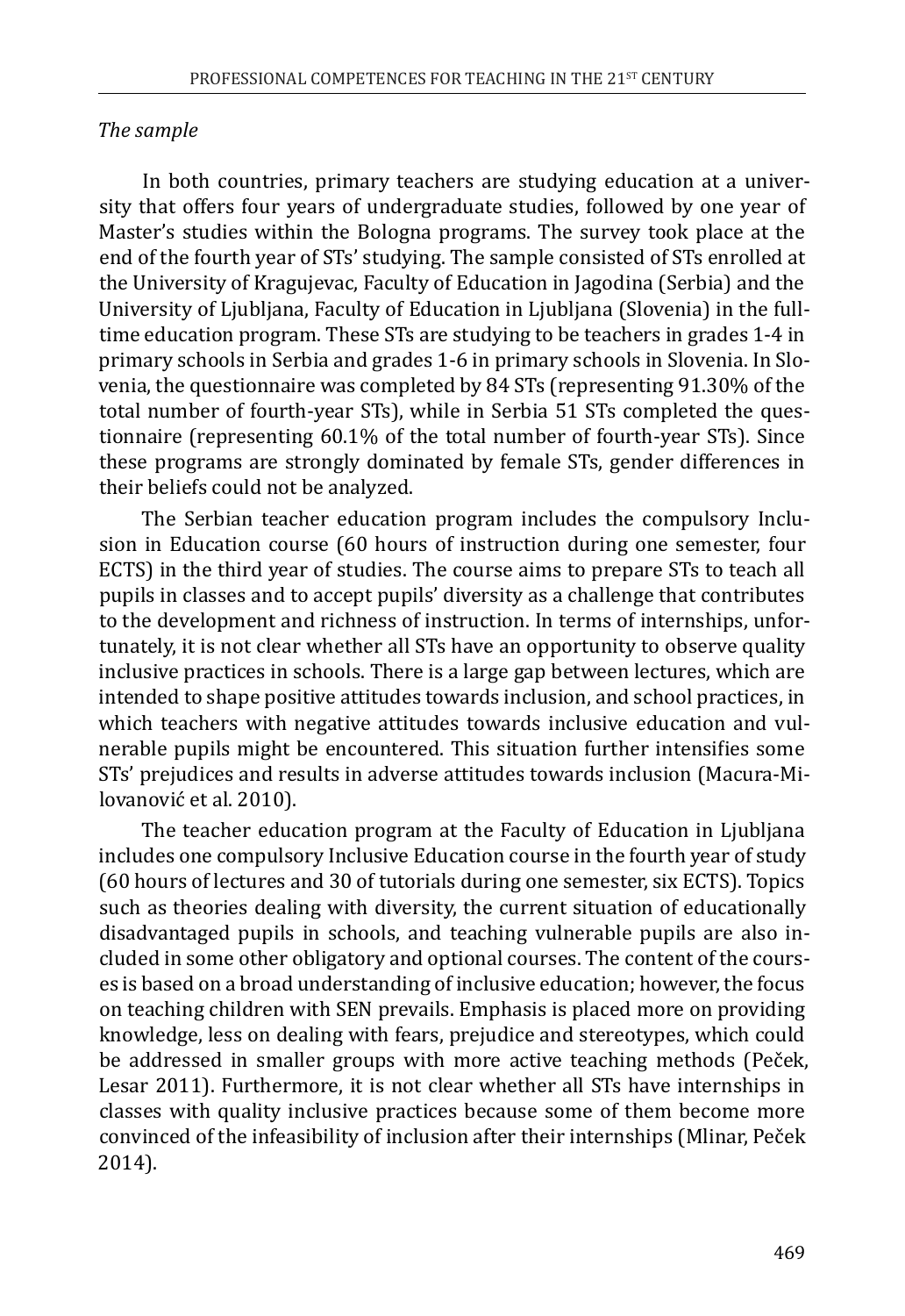#### *Data Collection*

We prepared a pilot version of the questionnaire and tested it on a sample of STs from both universities. The final version of the questionnaire was based on their responses and comments.

#### *Instrument*

The instrument (questionnaire) contained 26 statements (provided in Table 1) regarding the abovementioned areas of teacher expertise specified in the core value *supporting learning* and related teacher competences within *Effective teaching approaches in heterogeneous classes* (EADSNE 2012). Below we are listing eight competencies from the *Profile of Inclusive Teachers* and related statements (the number in the brackets refers to the number of the statement in the questionnaire):

- 1. setting the 'learning to learn' goal for all pupils (S2),
- 2. taking responsibility for learning of all pupils (S1, S7),
- 3. personalized learning approaches that support autonomy in learning (S3, S4, S6, S8, S9, S10, S11, S25, S26),
- 4. identifying and addressing barriers to learning (S5, S23),
- 5. differentiation of curriculum content, learning process and learning materials (S22, S24),
- 6. positive classroom management (S18, S19, S20, S21),
- 7. formative and summative assessment (S16, S17) and
- 8. cooperative learning (S12, S13, S14, S15).

The STs were asked to respond to the following question: Assess the level of your competencies related to the successful realization of the following aspects of teaching in the class. STs provided their responses to each statement by using a five-level Likert scale: I don't have this competence (1), I have slightly developed this competence (2), I have partially developed this competence (3), I developed this competence very well (4), and I developed this competence extremely well (5).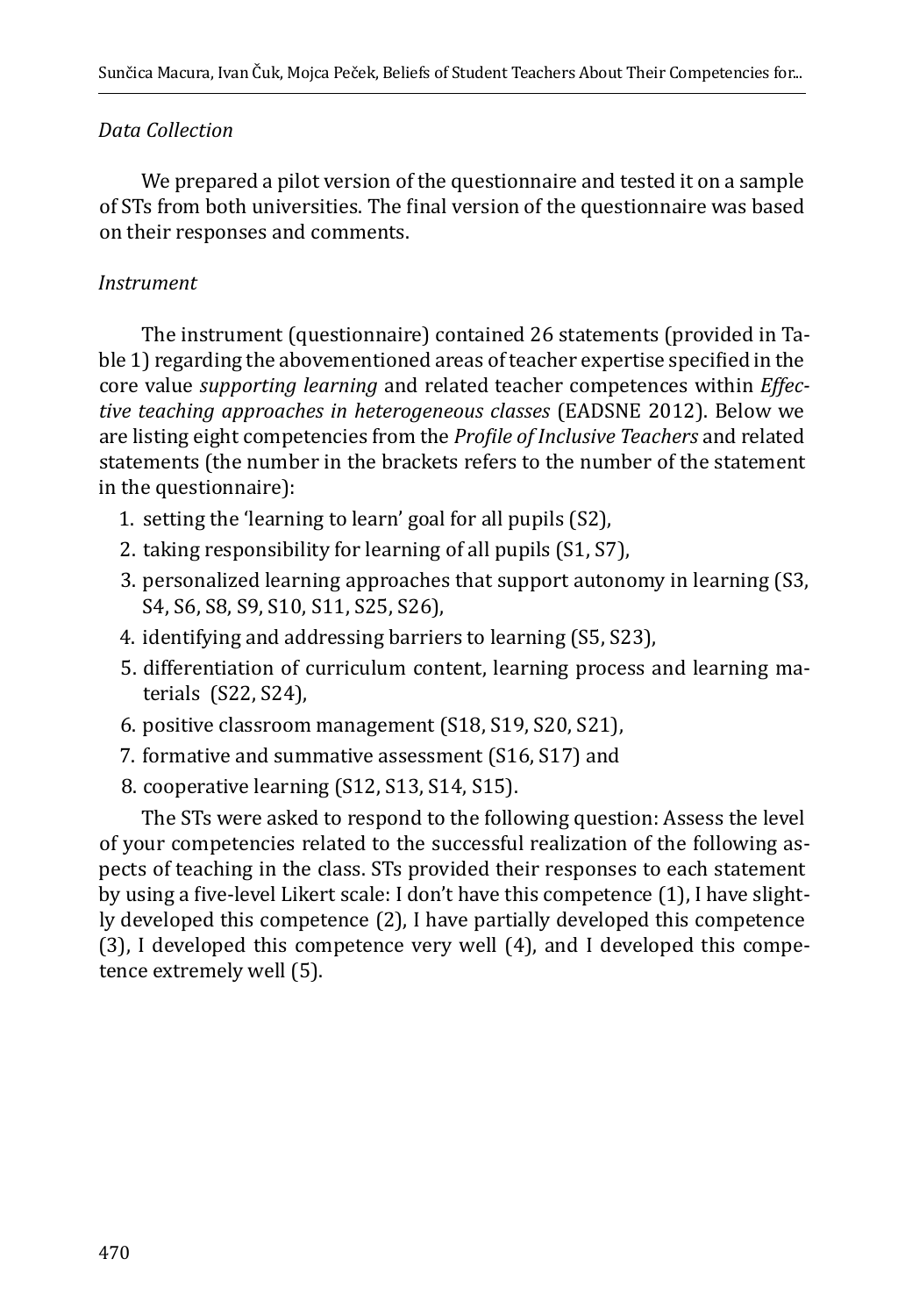| Statements                                                                                                                                                                       | Country                     | 1                 | 2                    | 3                    | 4                    | 5                    | $\chi^2$ | Sig  |
|----------------------------------------------------------------------------------------------------------------------------------------------------------------------------------|-----------------------------|-------------------|----------------------|----------------------|----------------------|----------------------|----------|------|
| 1. I know how to plan instruction<br>so that all children in the class can<br>learn.                                                                                             | Slovenia<br>Serbia<br>total | 0.0<br>0.0<br>0.0 | 6.0<br>2.0<br>4.4    | 26.2<br>33.3<br>28.9 | 61.9<br>54.9<br>59.3 | 6.0<br>9.8<br>7.4    | 2.596    | .458 |
| 2. I know how to plan instruction<br>which is the support for learning,<br>not just transmission of the curric-<br>ulum.                                                         | Slovenia<br>Serbia<br>Total | 0.0<br>2.0<br>0.7 | 0.0<br>2.0<br>0.7    | 20.2<br>27.5<br>23.0 | 65.5<br>51.0<br>60.0 | 14.3<br>17.6<br>15.6 | 5.355    | .253 |
| 3. I know how to organise contents<br>in such a way that background, expe-<br>riences and interests of every pupil<br>are taken into account.                                    | Slovenia<br>Serbia<br>Total | 0.0<br>2.0<br>0.7 | 6.0<br>4.0<br>5.2    | 35.7<br>36.0<br>35.8 | 48.8<br>42.0<br>46.3 | 9.5<br>16.0<br>11.9  | 3.324    | .505 |
| 4. I know how to organise instruc-<br>tion so that it encourages indepen-<br>dent learning.                                                                                      | Slovenia<br>Serbia<br>Total | 0.0<br>0.0<br>0.0 | 4.8<br>2.0<br>3.7    | 29.8<br>11.8<br>23.0 | 56.0<br>51.0<br>54.1 | 9.5<br>35.3<br>19.3  | 16.236   | .001 |
| 5. While planning instruction, I<br>pay attention to and I know how to<br>diminish difficulties in learning of<br>particular pupils.                                             | Slovenia<br>Serbia<br>Total | 0.0<br>2.0<br>0.7 | 4.8<br>3.9<br>4.4    | 36.9<br>21.6<br>31.1 | 53.6<br>47.1<br>51.1 | 4.8<br>25.5<br>12.6  | 15.187   | .004 |
| 6. I know how to motivate all pupils<br>during instruction.                                                                                                                      | Slovenia<br>Serbia<br>Total | 0.0<br>0.0<br>0.0 | 3.6<br>0.0<br>2.2    | 35.7<br>10.0<br>26.1 | 45.2<br>54.0<br>48.5 | 15.5<br>36.0<br>23.1 | 15.923   | .001 |
| 7. I can take personal responsibility<br>for learning of every pupil.                                                                                                            | Slovenia<br>Serbia<br>Total | 1.2<br>2.0<br>1.5 | 15.7<br>2.0<br>10.4  | 57.8<br>29.4<br>47.0 | 21.7<br>47.1<br>31.3 | 3.6<br>19.6<br>9.7   | 26.041   | .000 |
| 8. I can imagine how each of my<br>pupils experiences instruction.                                                                                                               | Slovenia<br>Serbia<br>total | 1.2<br>2.0<br>1.5 | 16.7<br>11.8<br>14.8 | 56.0<br>17.6<br>41.5 | 17.9<br>52.9<br>31.1 | 8.3<br>15.7<br>11.1  | 25.966   | .000 |
| 9. I plan my lessons taking into con-<br>sideration differences in experience<br>and knowledge of my pupils.                                                                     | Slovenia<br>Serbia<br>total | 0.0<br>2.1<br>0.8 | 3.6<br>2.1<br>3.0    | 35.7<br>12.5<br>27.3 | 47.6<br>54.2<br>50.0 | 13.1<br>29.2<br>18.9 | 12.437   | .014 |
| 10. I pay attention to the emotional<br>aspects of learning, i.e. I recognize<br>confusion, shame or fear of my<br>pupils.                                                       | Slovenia<br>Serbia<br>total | 0.0<br>0.0<br>0.0 | 0.0<br>3.9<br>1.5    | 13.1<br>11.8<br>12.6 | 69.0<br>39.2<br>57.8 | 17.9<br>45.1<br>28.1 | 16.592   | .001 |
| 11. I can recognize physical or cog-<br>nitive effort that some of the pupils<br>with special needs make in accom-<br>plishing assignments and tiredness<br>that it may provoke. | Slovenia<br>Serbia<br>total | 0.0<br>4.0<br>1.5 | 4.8<br>6.0<br>5.2    | 27.4<br>16.0<br>23.1 | 53.6<br>36.0<br>47.0 | 14.3<br>38.0<br>23.1 | 14.884   | .005 |
| 12. I know how to develop pupils<br>understanding of diversity during<br>instruction.                                                                                            | Slovenia<br>Serbia<br>total | 0.0<br>0.0<br>0.0 | 6.0<br>4.0<br>5.2    | 25.0<br>28.0<br>26.1 | 58.3<br>32.0<br>48.5 | 10.7<br>36.0<br>20.1 | 14.763   | .002 |

#### *Table 1: Student teachers' beliefs about their own competencies related to inclusive education and differences in relation to the country*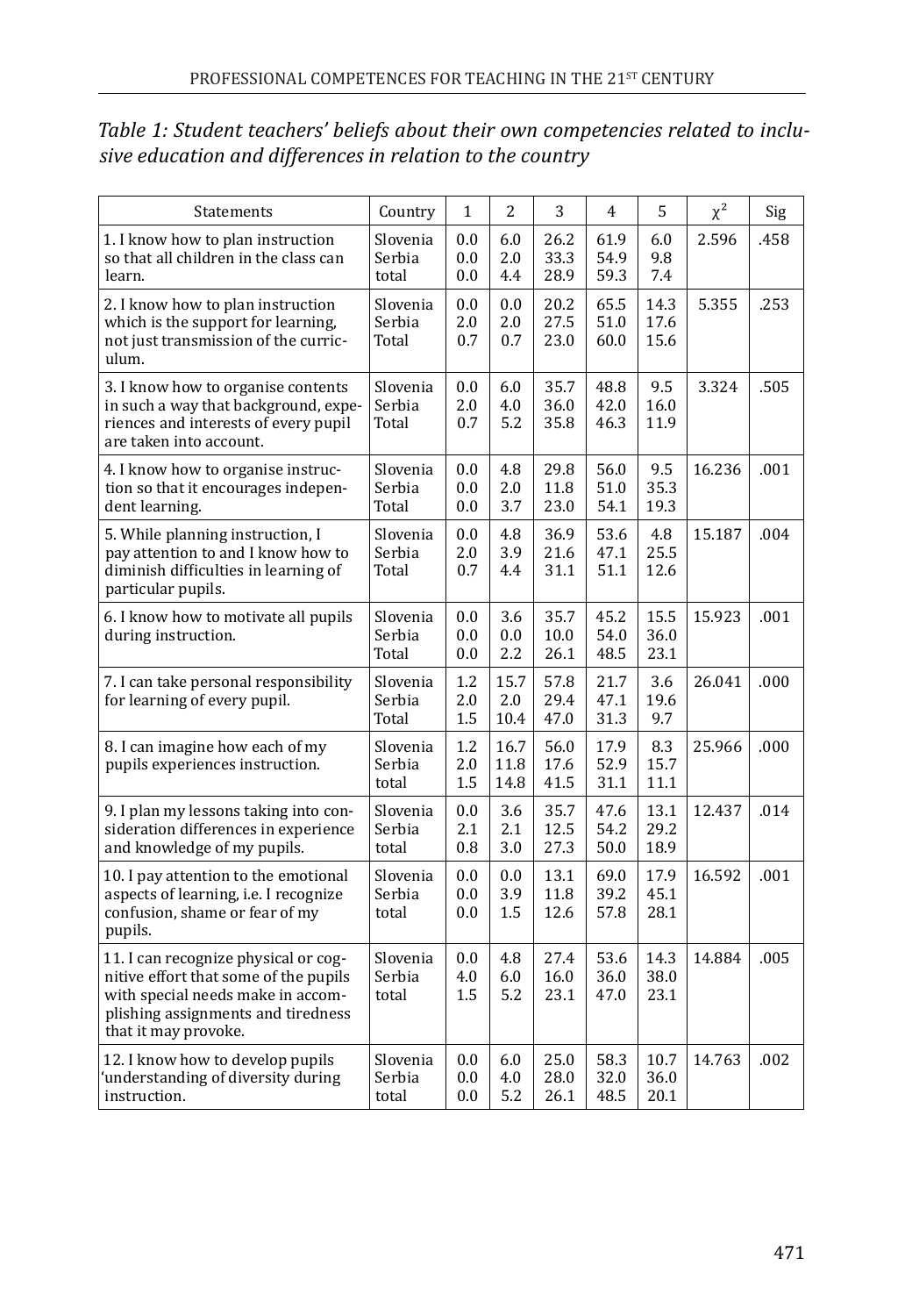| 13. I know how to create oppor-<br>tunities for pupils' cooperation<br>with those peers who differ in<br>background, ethnicity, nationality<br>disability, gender.          | Slovenia<br>Serbia<br>total | 0.0<br>0.0<br>0.0     | 9.5<br>4.0<br>7.5     | 26.2<br>20.0<br>23.9 | 50.0<br>32.0<br>43.3 | 14.3<br>44.0<br>25.4 | 15.038 | .002 |
|-----------------------------------------------------------------------------------------------------------------------------------------------------------------------------|-----------------------------|-----------------------|-----------------------|----------------------|----------------------|----------------------|--------|------|
| 14. I know how to organize learn-<br>ing situations where pupils learn<br>through mutual work.                                                                              | Slovenia<br>Serbia<br>total | 0.0<br>$0.0\,$<br>0.0 | 1.2<br>0.0<br>0.7     | 8.3<br>10.0<br>9.0   | 60.7<br>46.0<br>55.2 | 29.8<br>44.0<br>35.1 | 3.733  | .292 |
| 15. I know how to teach children sol-<br>idarity: offering and receiving help<br>are regular activities within learning<br>process.                                         | Slovenia<br>Serbia<br>total | $0.0\,$<br>0.0<br>0.0 | 3.6<br>2.0<br>3.0     | 13.1<br>19.6<br>15.6 | 66.7<br>41.2<br>57.0 | 16.7<br>37.3<br>24.4 | 10.261 | .016 |
| 16. I know how to check knowledge<br>and assess it in a way that contrib-<br>utes to the achievements of all pupils.                                                        | Slovenia<br>Serbia<br>total | 0.0<br>$0.0\,$<br>0.0 | 9.5<br>4.0<br>7.5     | 64.3<br>40.0<br>55.2 | 22.6<br>34.0<br>26.9 | 3.6<br>22.0<br>10.4  | 16.329 | .001 |
| 17. I know how to assess the work of<br>pupils in such a way that my assess-<br>ment is based on detailed observa-<br>tion and follow-up of every pupil.                    | Slovenia<br>Serbia<br>total | 0.0<br>3.9<br>1.5     | 19.0<br>7.8<br>14.8   | 53.6<br>19.6<br>40.7 | 25.0<br>43.1<br>31.9 | 2.4<br>25.5<br>11.1  | 33.498 | .000 |
| 18. I know how to create discipline<br>in classroom which is based on<br>mutual respect.                                                                                    | Slovenia<br>Serbia<br>total | 0.0<br>2.0<br>0.7     | 3.6<br>3.9<br>3.7     | 34.5<br>5.9<br>23.7  | 41.7<br>47.1<br>43.7 | 20.2<br>41.2<br>28.1 | 17.793 | .001 |
| 19. I know how to create an ap-<br>proach to discipline that encourages<br>self-discipline.                                                                                 | Slovenia<br>Serbia<br>total | $0.0\,$<br>3.9<br>1.5 | 9.5<br>2.0<br>6.7     | 47.6<br>21.6<br>37.8 | 33.3<br>49.0<br>39.3 | 9.5<br>23.5<br>14.8  | 17.908 | .001 |
| 20. I know how to include pupils<br>in solving discipline problems in<br>classroom.                                                                                         | Slovenia<br>Serbia<br>total | 1.2<br>2.0<br>1.5     | 10.8<br>5.9<br>9.0    | 30.1<br>33.3<br>31.3 | 47.0<br>39.2<br>44.0 | 10.8<br>19.6<br>14.2 | 3.238  | .519 |
| 21. I know how to include pupils in<br>formulating the rules of behaviour in<br>classroom.                                                                                  | Slovenia<br>Serbia<br>total | 1.2<br>2.0<br>1.5     | 3.6<br>3.9<br>3.7     | 13.1<br>11.8<br>12.6 | 54.8<br>45.1<br>51.1 | 27.4<br>37.3<br>31.1 | 1.756  | .780 |
| 22. I know how to create homework<br>assignments in a way that every<br>pupil can work on them without<br>parents' help.                                                    | Slovenia<br>Serbia<br>total | 1.2<br>0.0<br>0.7     | 3.6<br>6.0<br>4.5     | 26.2<br>30.0<br>27.6 | 52.4<br>34.0<br>45.5 | 16.7<br>30.0<br>21.6 | 6.074  | .194 |
| 23. I know how to create opportuni-<br>ties so that every pupil can partici-<br>pate in out of school activities (out<br>of school classes, visiting museums,<br>excursion) | Slovenia<br>Serbia<br>total | 3.6<br>$0.0\,$<br>2.2 | 13.3<br>3.9<br>9.7    | 26.5<br>13.7<br>21.6 | 44.6<br>54.9<br>48.5 | 12.0<br>27.5<br>17.9 | 11.941 | .018 |
| 24. I know how to differentiate<br>assignments in relation to previous<br>knowledge and abilities of pupils.                                                                | Slovenia<br>Serbia<br>total | $0.0\,$<br>2.0<br>0.7 | 7.1<br>5.9<br>6.7     | 20.2<br>17.6<br>19.3 | 52.4<br>45.1<br>49.6 | 20.2<br>29.4<br>23.7 | 3.299  | .509 |
| 25. On the basis of mistakes that I<br>perceive while checking homework,<br>I know how to offer help in learning<br>so the pupil can understand the<br>contents.            | Slovenia<br>Serbia<br>total | 0.0<br>0.0<br>0.0     | 6.0<br>3.9<br>5.2     | 22.6<br>7.8<br>17.0  | 48.8<br>52.9<br>50.4 | 22.6<br>35.3<br>27.4 | 6.287  | .098 |
| 26. I know how to organize class-<br>room teaching to adjust to individual<br>abilities and needs of pupils.                                                                | Slovenia<br>Serbia<br>total | 0.0<br>2.0<br>0.7     | $7.1\,$<br>3.9<br>5.9 | 44.0<br>15.7<br>33.3 | 38.1<br>49.0<br>42.2 | 10.7<br>29.4<br>17.8 | 16.998 | .002 |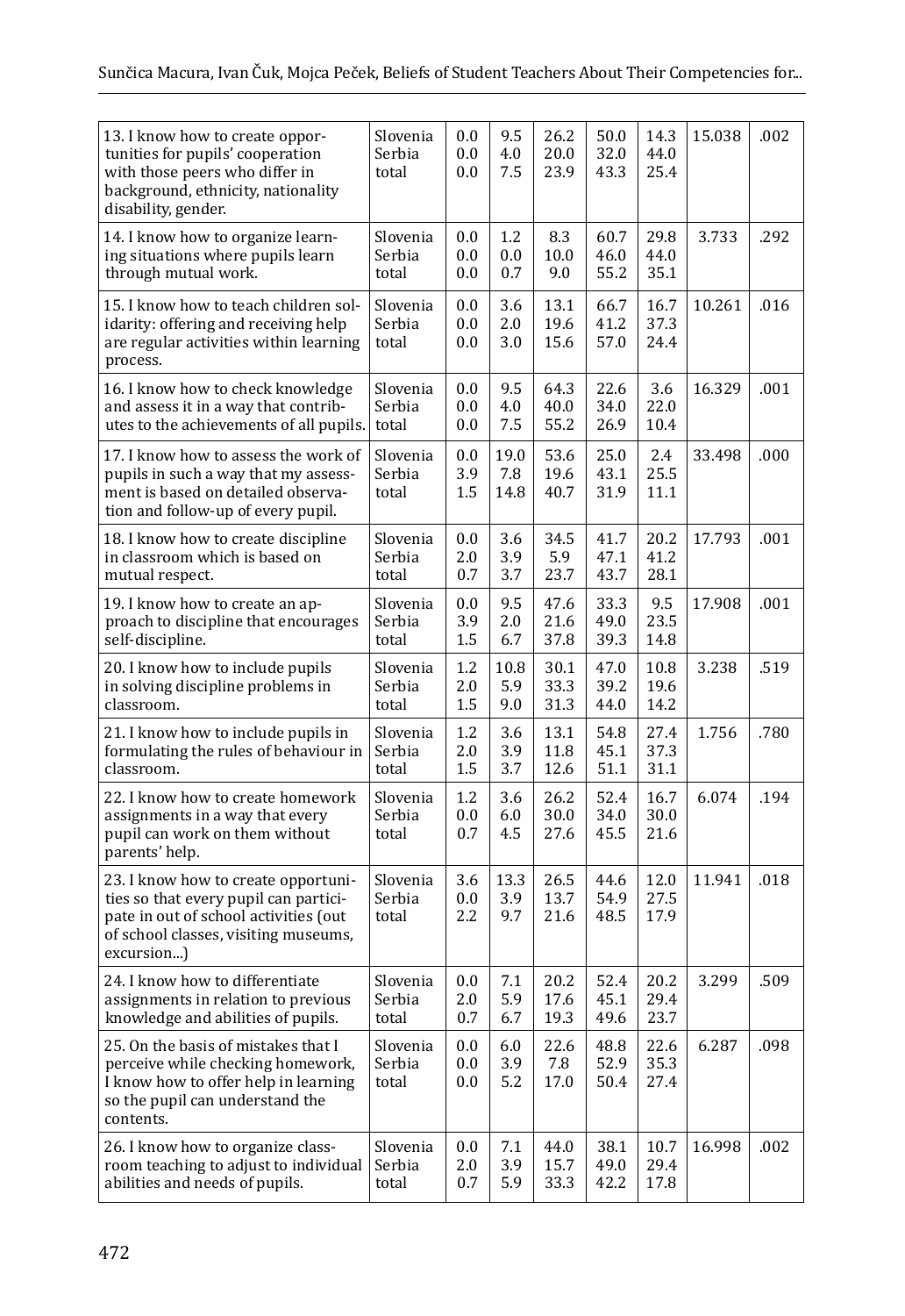#### *Data Processing*

Statistical analysis was conducted using SPSS 22.0. The frequencies of each of the responses were calculated for each group of students (Slovenia and Serbia). Differences between two groups of students were analyzed using the  $\chi^2$  test. Differences with p < 0.05 were considered to be statistically significant.

### **Results**

#### *Student teachers' beliefs about their own competencies related to inclusive education*

According to the results, STs believe that they have developed most of the stated competences very well or extremely well. Let us mention those competencies believed to be developed the most. More than three quarters of STs stated they have developed the following competencies very well or extremely well: how to organize learning in group work (S14), how to take into account the emotional aspect of learning (S10), how to involve children in shaping the rules of behaviour in the classroom (S21), how to teach children solidarity (S15), how to offer a child an appropriate learning aid on the basis of the mistakes they observe in completed homework, (S25), how to plan instruction which is supports learning (S2).

For 22 out of 26 stated competencies, more than half of all STs answered they have developed their competences very well or extremely well. We would like to point out four most extreme exceptions. For competences related to assessment, it has been shown that more than half of STs believe they have only partially developed competency for formative assessment (S16) and 40.7% of STs believe the same related to summative assessment (S17). Nearly half of STs answered they have only partly developed competency on taking responsibility for learning of all students (S7) and that they can imagine how children experience the educational process (S8). Only a few STs answered that they do not have the stated competency or that they have slightly developed the stated competency.

#### *Differences in student teachers' beliefs in relation to the country in which they are studying*

There were statistically significant differences between the beliefs of STs from Serbia and Slovenia concerning 17 statements. Significantly more STs from Serbia than from Slovenia believe that they have developed very well or extremely well competencies related to: the responsibility for learning of all pupils (S7); personalized learning approaches that support autonomy in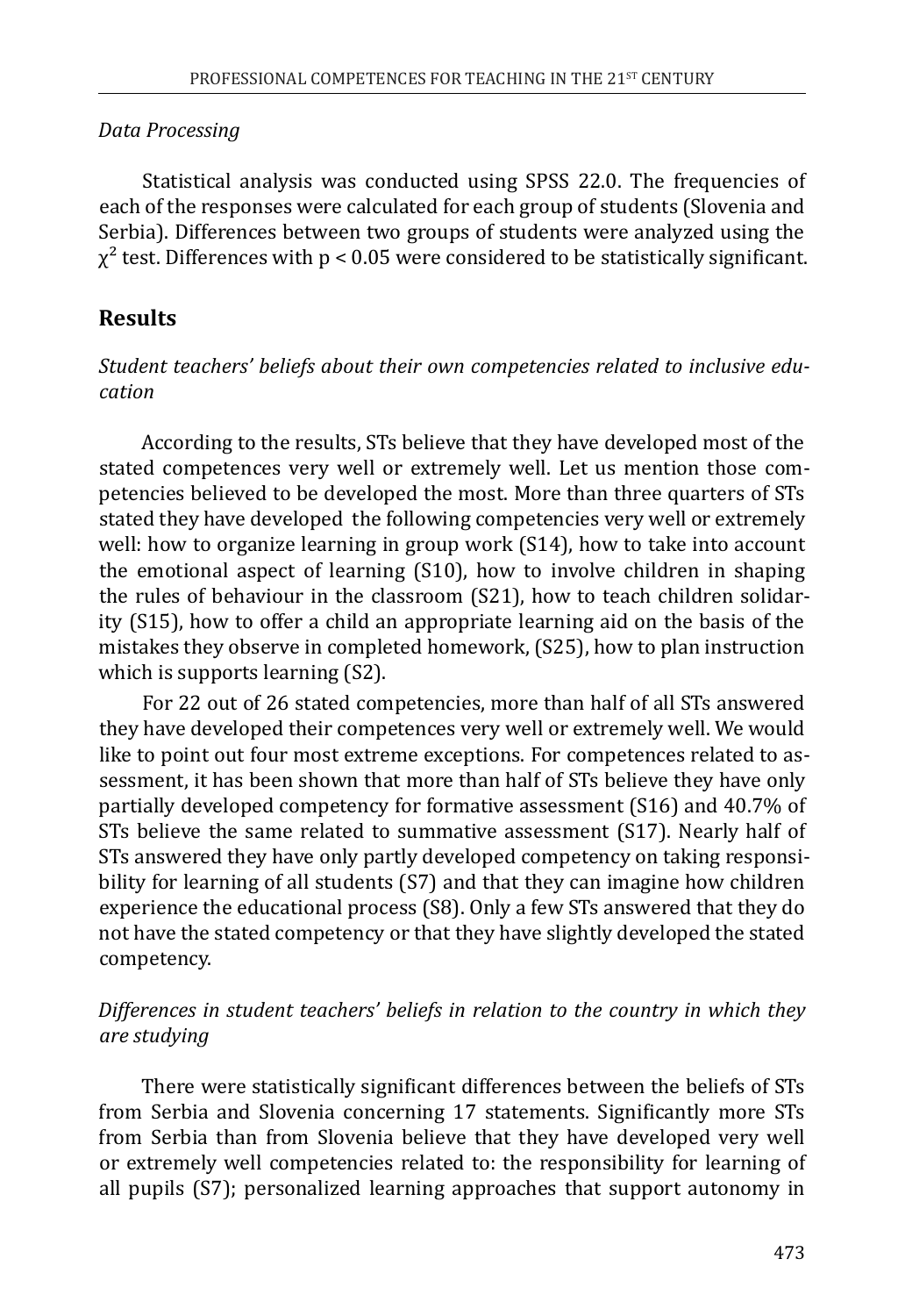learning (S4, 6, 8-11, 26); identifying and addressing barriers to learning (S5, 23); and positive classroom management (S18, 19).

The lowest number of STs stated that they have developed competencies related to formative and summative assessment very well or extremely well; however, among those who stated such a belief, STs from Serbia were more frequent.

Statistically significant differences were also found with three out of four statements connected with cooperative learning (S 12, 13, 15). In two statements (S12, 15) more STs from Slovenia stated they have very well or extremely well developed competency and in one (S13) more Serbian STs stated that they have very well or extremely well developed competency.

## **Discussion**

If we look at the answers to the whole questionnaire, we can say that STs in both countries feel quite competent to teach inclusive classes. On the one hand, this is, certainly, a very good result and an optimistic outlook for the further development of the school system towards inclusion in both countries. On the other hand, those results are somewhat surprising, since research in the world, as well as in Slovenia and Serbia, shows that teachers often feel incompetent and fear teaching in inclusive classes, that they believe SEN children hinder instruction and would be better off in special schools; that they transfer the responsibility for inclusion and achieving curricular objectives to the pupils' parents, the pupils themselves and/or experts etc. (see for example de Boera et al. 2011; Florian 2008; Kobolt et al. 2010). Similar attitudes might be found amongst STs too (see for example Jovanović et al. 2013; Macura et al. 2019; O'Toole, Burke 2013; Peček et al. 2015).

That the beliefs of STs might be too optimistic could also be deduced from the models of teachers' professional development. Some models explain that teachers' experience gradually transits from an unrealistic fantasy of teaching to a more realistic perception of the profession. For example, Ryan (Ryan in Razdevšek Pučko 1990; Bullough 1987) divides professional development of teachers into three basic periods. He calls the first stage the fantasy stage. This period is typical for STs and means the transition from a student's role into a teacher's role. It begins when an individual first arrives to an idea of becoming a teacher and usually lasts until his/her first employment in this field. During this time, the individual represents himself/herself as a teacher in the much-idealized image, he/she is very receptive to progressive ideas, which are often under-criticized, he/she represents himself/herself in the best light, as the real opposition to his/her own teachers. This might even be maintained upon the first experiences with teaching (internship) that can bring about any failure and disappointment. Ryan designates the next phase of professional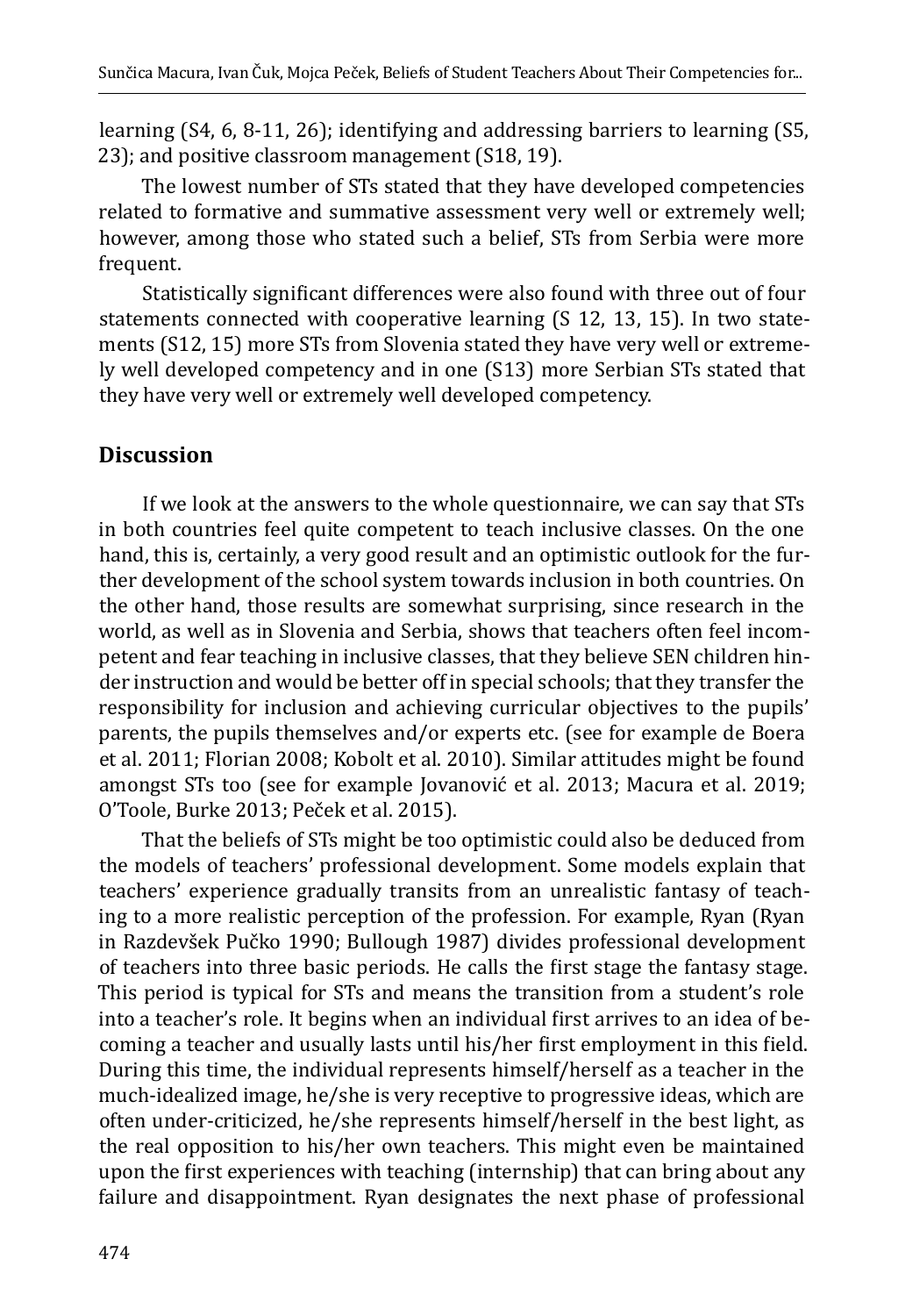development as the survival stage. These are the first months (or years) after the first employment in school. Teachers are heavily burdened with work at school and at the same time feel the gap between the beliefs they formed during the fantasy stage and the 'cruel' reality. The idealized idea of teaching is soon blown up (Javrh, Kalin 2011) This period often results in a reduction in the progress of teachers' progressive attitudes, which is strongly dependent on the working environment in which teachers find themselves. Given the fact that this environment might often not be inclusive, optimistic attitudes, developed during the period of study, are in great danger of change.

Our research shows that the fantasy stage is even more strongly represented among STs in Serbia than among STs in Slovenia. This might be explained by differences in teacher education programs and education systems in both countries. For example, as analyzed in our previous research with the same sample of STs (Macura et al. 2019), optimism of Serbian STs might be explained by their belief that supporting vulnerable pupils means offering protection and permissiveness with little effort to actually teach. In contrast to them, Slovenian teachers tend to be more demanding and similar to their older colleagues in schools, they tend to transfer the responsibility for teaching vulnerable pupils to pupils' parents. Besides that, this could be related to the fact that the teaching process and classrooms in western Balkan countries are infrequently observed and are largely unmonitored. Teachers have little incentive to achieve high-quality results in their teaching practices, making their professional duties less demanding (Pantić et al. 2010). In contrast, Slovenian teachers often complain that they are controlled not only by their superiors but also by pupils' parents.

## **Conclusion**

As already mentioned, we can be very satisfied with the results of the research, as the STs state that they have developed most of the stated competencies very well or extremely well. From the sets of competencies we have analyzed, we could highlight those that are related to assessment as the worst developed competencies, which should be given greater emphasis during teacher education. A less developed competency is taking responsibility for the learning of each pupil (S7), which is not surprising for Slovenian STs since similar results might be found with other research on STs and teachers as well (Peček et al. 2012). Another less developed competency is to imagine how children experience the educational process (S8), which might be tackled by giving STs more experience with teaching marginalized students.

Undoubtedly, our research shows that it would be necessary to pay special attention to teachers during their induction, as this is precisely the period when the idealized image created during the course of studying may collapse. Thus,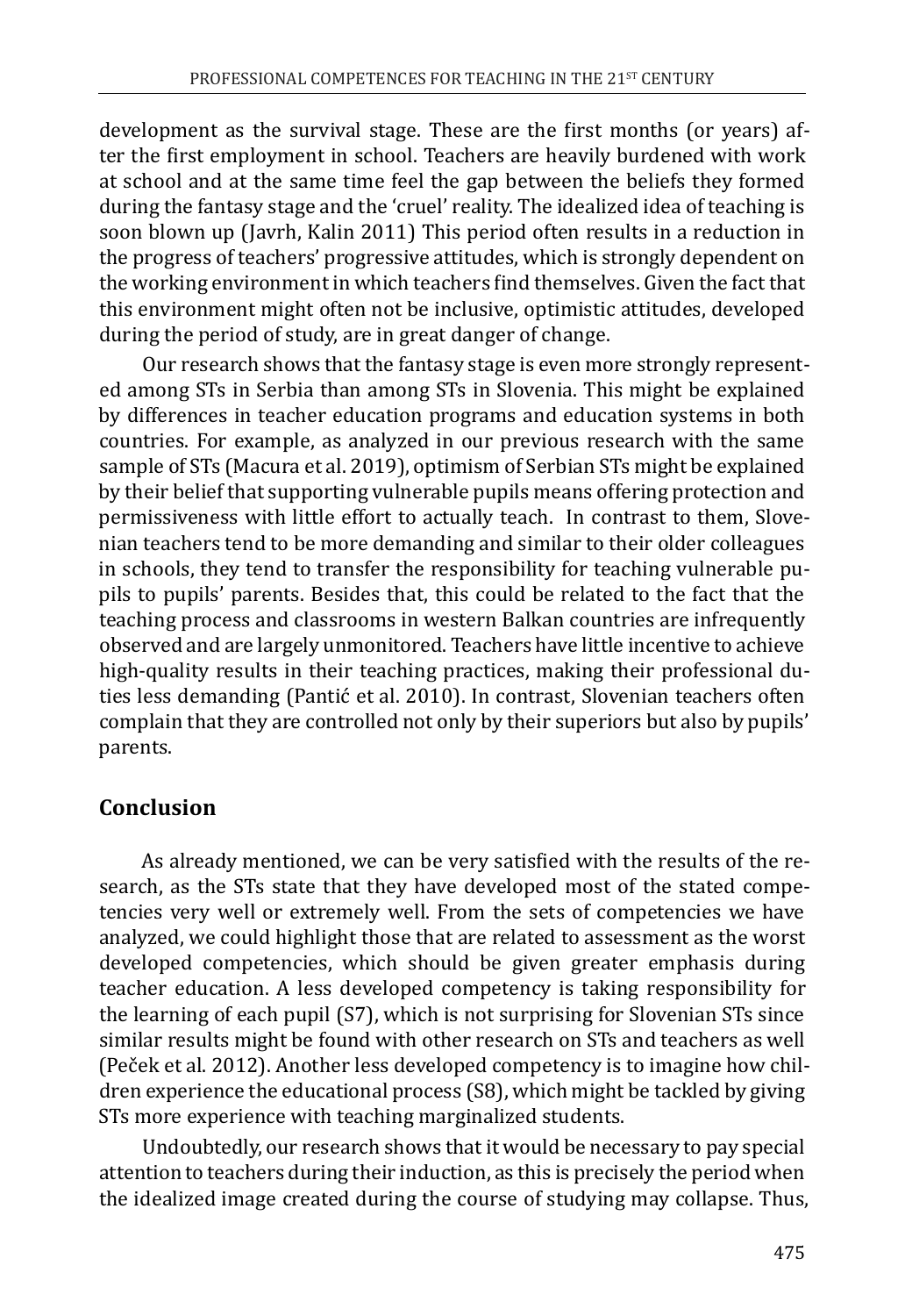the induction phase is important for the future professional development of teachers. In this phase, quality support of a novice teacher in his/her efforts to work in school in accordance with his/her own competencies expressed in the questionnaire, especially in schools which are not inclined towards inclusive practices, would be necessary. On the one hand, making the idealized image of STs more realistic could be ensured by giving more attention to the internship STs have during their studies. Internship should necessarily be accompanied by a clear reflection in which STs analyze their own strong and weak points, as well as what works and what does not work with inclusion, and what the discrepancy is between their ideals and reality.

### **References**

Ainscow, M., Booth, T., Dyson, A., Farrell, P., Frankham, J., Gallannaugh, F., Howes, A. & Smith R. (2006). *Improving schools*, *developing inclusion.* London: Routledge.

Booth, T. & Ainscow, M. (2002). *The index for inclusion: Developing learning and participation in schools*. Bristol: CSIE.

Bullough, R. (1987). Planning and the first year of teaching. *Journal of education for teaching*, Vol. 11, No. 3, 231-250.<https://doi.org/10.1080/0260747870130303>

Kobolt, A., Ule, M., Dekleva, B., Peček Čuk, M., Rapuš Pavel, J., Razpotnik, Š. & Živoder, A. (2010). *Slovenia. Goete work package II: Country Report. Governance of Educational Trajectories in Europe*. Ljubljana: Faculty of Education and Faculty of Social Science.

Macura-Milovanović, S., Gera, I. & Kovačević, M. (2010). *Nacionalni izveštaj za Srbiju.* Torino: European Training Foundation.

European Agency for Development in Special Needs Education (EADSNE) (2011): *Teacher Education for Inclusion Across Europe – Challenges and Opportunities*. Odense, Denmark: European Agency for Development in Special Needs Education.

European Agency for Development in Special Needs Education (EADSNE) (2010). *Teacher Education for Inclusion. International Literature Review.* Odense, Denmark: European Agency for Development in Special Needs Education.

EADSNE (2012): *Teacher Education for Inclusion. Profile of Inclusive Teachers.*  Odense, Denmark: European Agency for Development in Special Needs Education.

EASNIE (2015): *Agency Position on Inclusive Education Systems*. Retrieved from Odense, Denmark:<https://www.european-agency.org/sites/default/files/PositionPaper-EN.pdf>

De Boera, A., Pijl, S. J. & Minnaert, A. (2011). Regular primary schoolteachers' attitudes towards inclusive education: a review of the literature. *International Journal of Inclusive Education*, Vol. 15, No. 3, 331–353.<https://doi.org/10.1080/13603110903030089>

Florian, L. (2008): Special or inclusive education: future trends. *British Journal of Special Education*, Vol. 35, No. 4, 202‒208. <https://doi.org/10.1111/j.1467-8578.2008.00402.x>

Florian, L. & Rouse, M. (2009): The Inclusive Practice Project in Scotland: Teacher education for inclusive education. *Teaching and Teacher Education*, Vol. 25, No. 4, 594–6. <https://doi.org/10.1016/j.tate.2009.02.003>